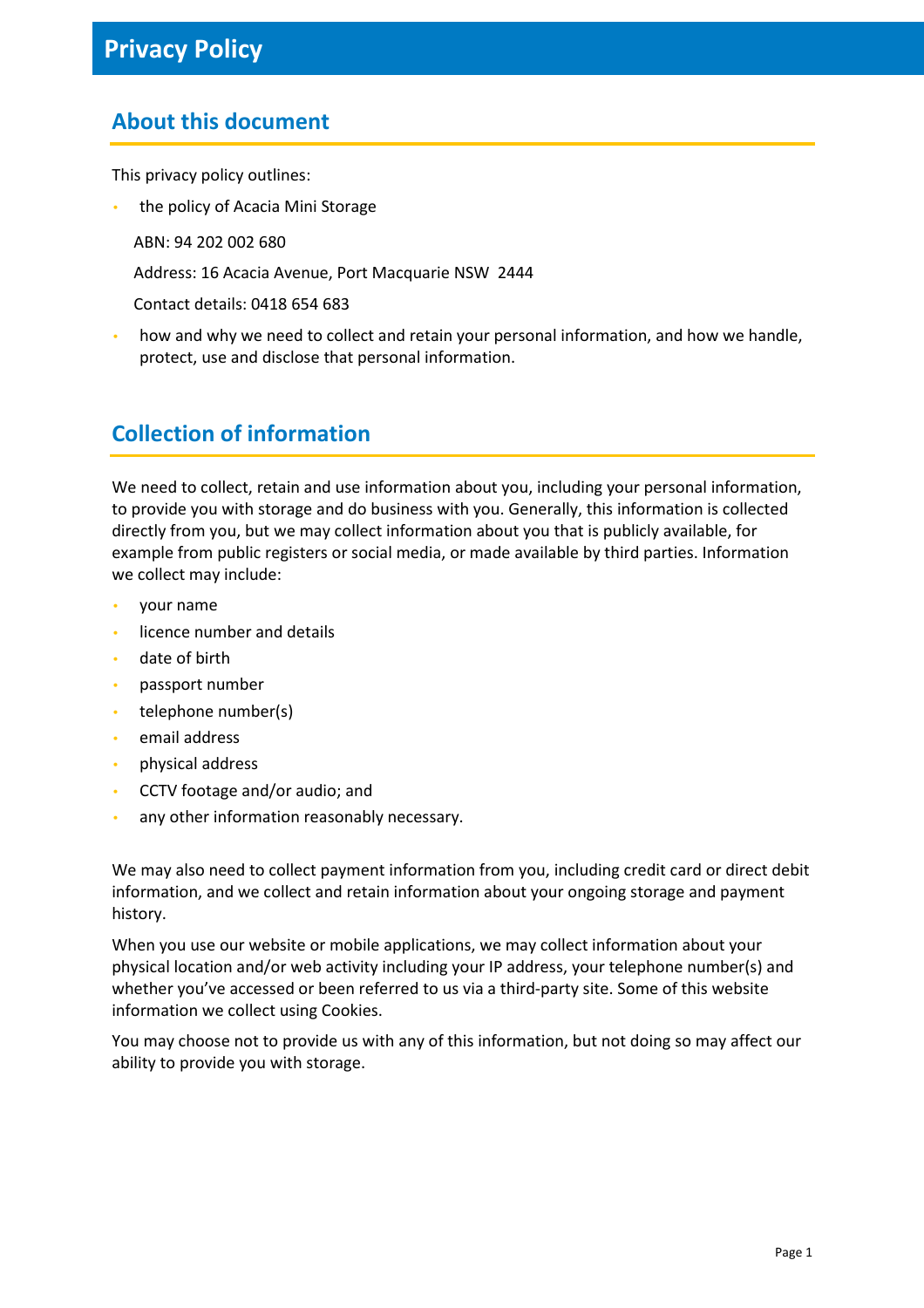### **Primary purposes of collection**

We need to collect information from you for a variety of purposes including to provide you with storage and do business with you. We also need to collect information from you to:

- ensure security of the facility and the goods and people within the facility
- establish your identity and assess your application for storage
- be able to contact you during the storage relationship
- provide you with information about your account, including billing and provision of notices
- provide you with information about our business and related entities, including promotions
- be able to answer questions from you about your account and our services
- manage our risk, including enabling us to undertake a search of the StorerCheck database, or any relevant credit history entity
- undertake appropriate searches, including a PPSR search, if your account goes into default
- cooperate with enquiries from government and law enforcement bodies and comply with our legal obligations
- enforce our agreement with you.

#### **Disclosure**

We may disclose any information we have about you including your personal information as is reasonably necessary or as is permitted by law, including but not limited to the following:

- our employees, including temporary workers or externally contracted staff
- service providers engaged by us, such as data storage, IT, software management, insurers and financial services
- third parties engaged to perform specific functions within our business, such as auctioneers, secondhand dealers, building contractors, and maintenance services
- government departments and agencies
- law enforcement agencies, including the police
- **investigators**
- any person who can demonstrate to our satisfaction a legal or equitable interest in the goods stored
- liquidators, administrators or other persons appointed to administer your financial affairs
- debt collection services
- your Alternate Contact Person (ACP)
- **StorerCheck**
- Storers or third parties who reasonably believe you have caused damage or injury to that Storer or third party
- agents for any of the above.

We may send your information overseas. Some of our service providers or other third parties, including data storage providers, may be located, operate or hold data outside of Australia. When information is sent or disclosed outside of Australia, we take reasonable efforts to ensure that appropriate data handling and security arrangements are in place.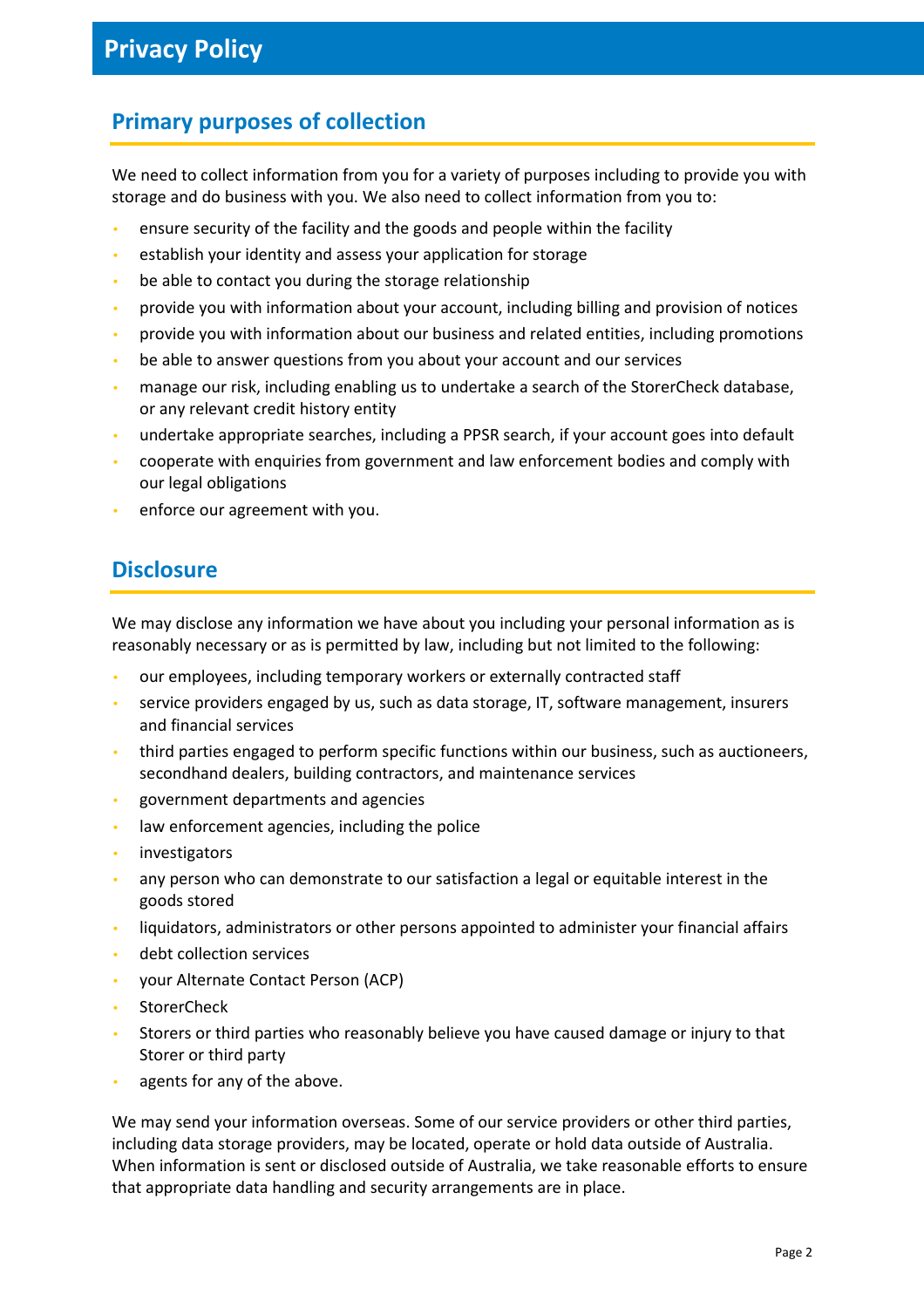# **Privacy Policy**

We utilise service providers who are located in several countries outside Australia, including New Zealand, the UK and the USA.

Please note that Australian law may not apply to some of these entities in those countries.

#### **Alternate Contact Person**

You make the following authorisation regarding your Alternate Contact Person:

As you have provided us with personal information identifying your nominated Alternate Contact Person (ACP), you must ensure that you have the right to disclose information about your ACP including their personal information. You must take reasonable steps to ensure your ACP is aware that:

- you have made this disclosure
- we may use this information as we would personal information collected about you
- they may access and correct the information held by us in the same manner you may correct your personal information.

#### **Marketing**

We may use your contact details, including email, fax and telephone numbers, to contact you for marketing purposes. You may withdraw this consent at any time. We may share your information with our related entities. We will not share your contact details with third party enterprises and will never sell your personal information or contact details.

If you wish to opt out of direct marketing, please contact us at sales@acaciaselfstorage.com.au.

## **Storer check ('StorerCheck')**

We subscribe to the StorerCheck system. By applying to store with us, including making a web or telephone enquiry, **you agree to the following**:

- We may search the StorerCheck data base for information StorerCheck may have about you.
- We may communicate with other users of the StorerCheck system and discuss your information with them.
- We may choose to refuse you storage, or terminate your storage agreement, if you are listed with StorerCheck.
- We may release or update any details and personal information StorerCheck have about you, including but not limited to:
	- $\checkmark$  vour name
	- $\checkmark$  your address
	- $\checkmark$  your previous address(es)
	- your email addresses
	- $\checkmark$  vour licence number and details
	- your passport number and details
	- your date of birth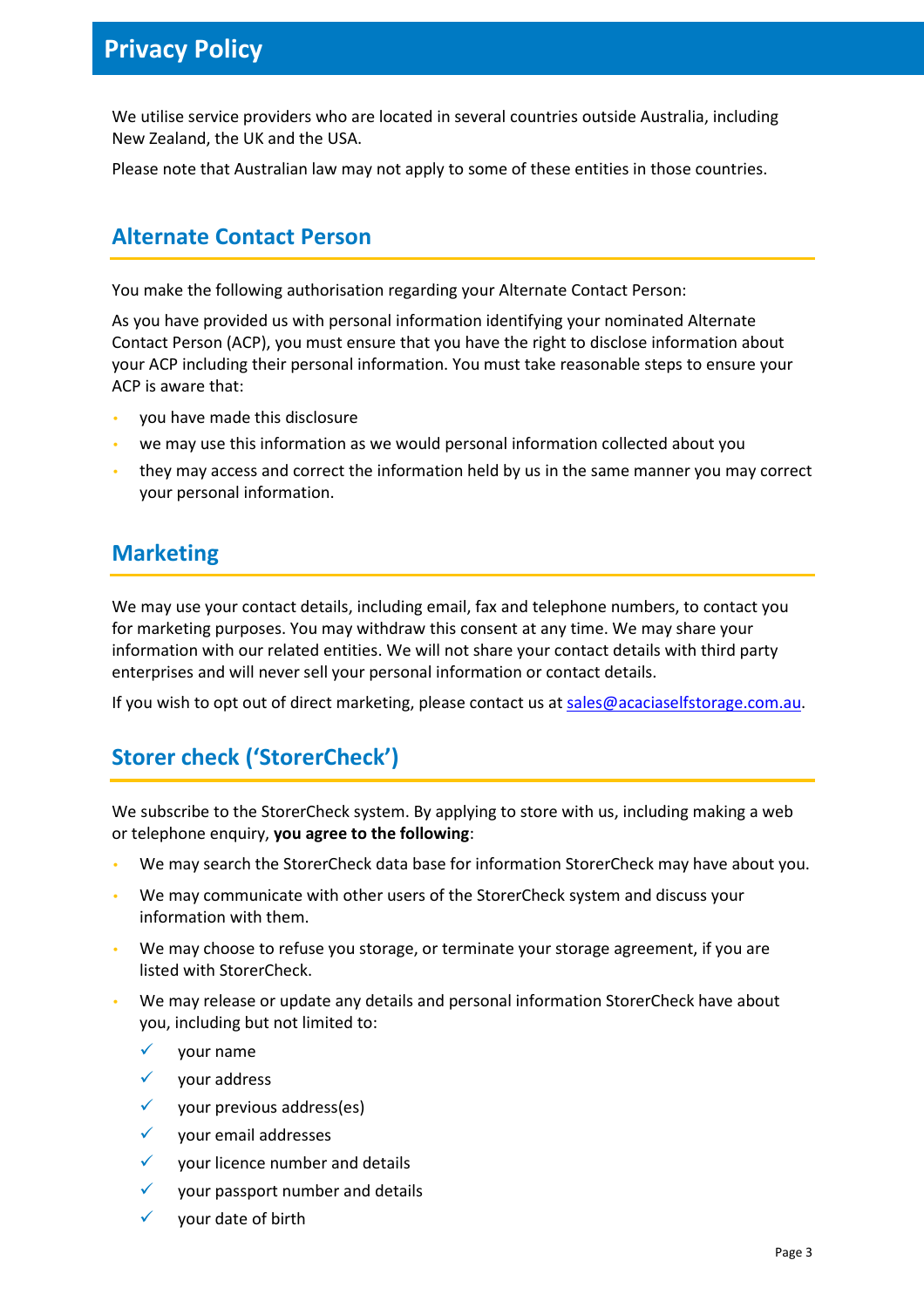- $\checkmark$  your storage history, including account payment history.
- Your details and personal information will be released to StorerCheck if you breach your storage agreement or engage in illegal or threatening behaviour including but not limited to:
	- $\checkmark$  Not paying for storage
	- $\checkmark$  Dumping or abandoning goods
	- $\checkmark$  Being chronically late with payments
	- $\checkmark$  Being abusive or threatening to staff members or other storers
	- $\checkmark$  Eliciting the involvement of law enforcement agencies, such as law enforcement enquiries regarding your storage activities and the execution of search warrants against you, this facility or your storage space
	- $\checkmark$  Any other breach of the storage agreement

We may use the information you provide during this application, including web or telephone enquiries, or information provided at any other time to update any listing you currently have with StorerCheck. If you do not consent to these terms, you should not apply for storage with us.

By applying to store with us you consent to the terms and conditions set out in this document and on-line at www.storercheck.com, including our right to search StorerCheck for your details, and to release your information and details to StorerCheck in certain circumstances. For further information about StorerCheck go to www.storercheck.com

#### **Security**

We keep your information provided to us in both hard form and electronic form. We take steps to secure this from misuse, loss, unauthorised modification, unauthorised disclosure and access. We employ physical security such as restricted access to hard files, and other security measures including password protected computers and internet firewalls.

We take reasonable care when engaging third parties to provide services to us where those service may necessitate the third party handling your information, including data storage, file destruction, enforcement of the agreement in any way and debt collection.

# **Accuracy of information we hold about you, your right to access and your right to correct**

You may view and correct your personal information by:

- giving us reasonable notice in writing that you wish to view your personal information, and
- attending at our Facility at the agreed time, and
- paying reasonable costs for the provision of access.

If we refuse access, we will provide you with a written reason for the refusal.

To correct inaccurate information we hold about you, you may advise us in writing that your personal information is not correct and provide us with written corrections. We will endeavour to update within a reasonable time.